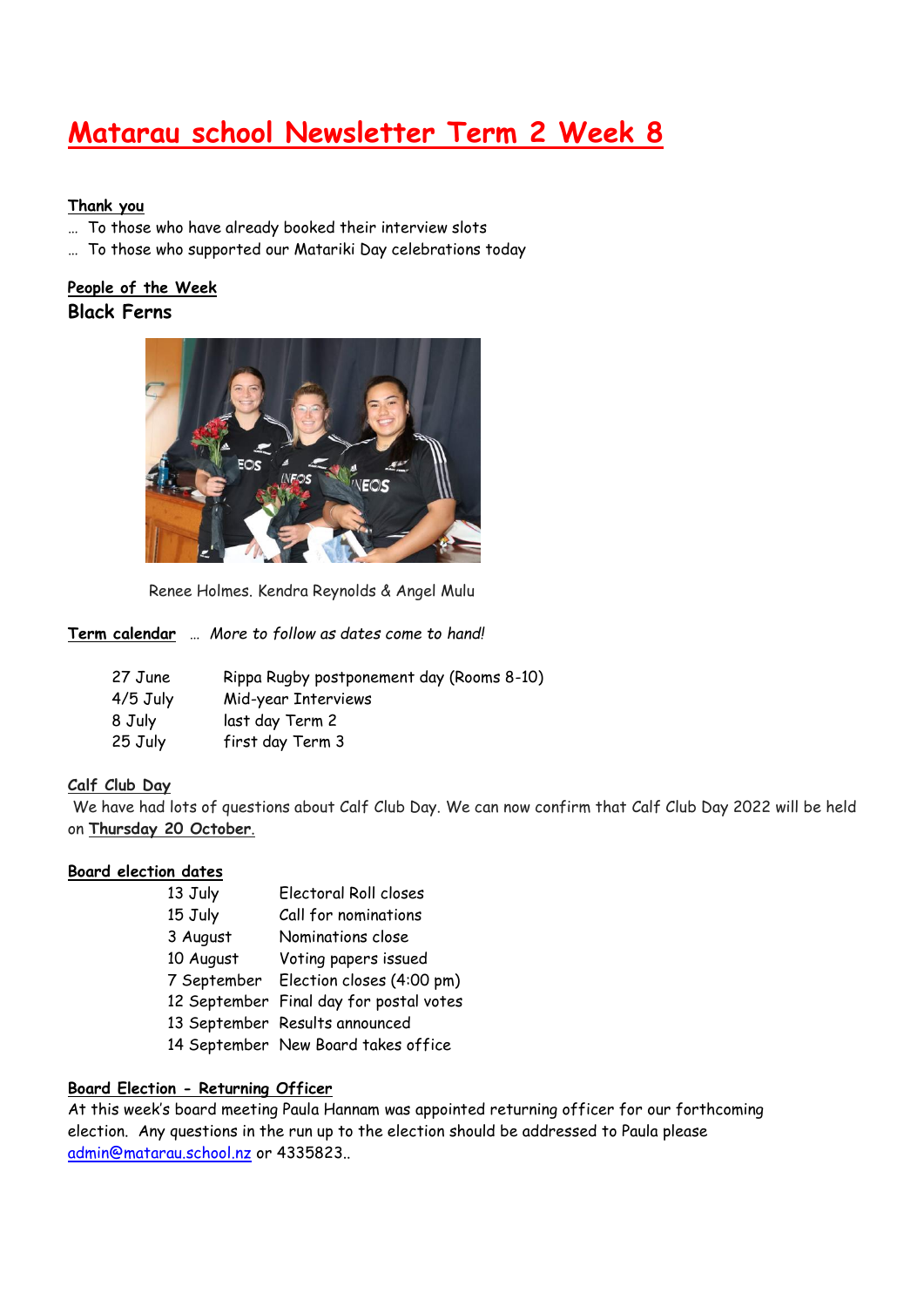#### **Board of Trustees**

Matarau School owes much to the dedication and foresight of its current and previous boards. Accordingly, we would like to encourage interested parents to consider running for the school Board of Trustees.

Boards can help to shape a school's direction, they make decisions on the allocation of resources, and constitute an important bridge between school and community. The job is not always an easy one, but you really can make a positive difference. You do not need any special prior experience, just a willingness to put the kids first, to support staff in their work, to work with the wider board team, and to dedicate 2 or 3 hours of your time each month. So please give this some thought and drop by if you have any questions. More to follow

If interested in running for the board, or just wanting to know more, please email Becks on [bot@matarau.school.nz](mailto:bot@matarau.school.nz)

## **Mid-year Interviews**

## **Monday 4 July & Tuesday 5 July (plus the additional day of 6 July – Year 7 & 8 only)**

Our online interview booking system is now open. Interviews are booked on a first in basis. Please note that we have 2 concurrent interview cycles this year. You will need to book under 2 different codes (see below) … On interview nights the change-over bells will ring every 15 minutes as per normal, but these bells will apply to the year 1 to 6 interviews only. The year 7 and 8 interviews will be of 10 minutes duration, all of these interviews will be held in room 11, and change overs will be at the direction of the teachers. All 3 senior school teachers will be present at the year 7 and 8 interviews. If you have children in years 1 to 6 and in year 7 and 8, please remember that times will overlap and so we suggest that you book your year 7 and 8 slot with spare slots either side to avoid double ups.

To book you need to visit – **[www.schoolinterviews.co.nz](http://www.schoolinterviews.co.nz/)** & enter the relevant code as follows …

# **Junior and Middle School (years 1 to 6) the code is uwvj8 Senior School (year 7 and 8) the code is cz34j**

If you do not have access to the internet, or if you have any questions, please give Paula a call on Monday. Teachers are available at other times by appointment.

*(Please note that on 4 and 5 July School will finish at 2:30 pm to allow teachers time to prepare for interviews and buses will run 30 minutes earlier. On 6 July (which is the additional year 7 and 8 interview day) school will finish at the usual time of 3:00pm with no changes to bus departure times).* 

## **In a forthcoming newsletter we will send you some simple tips on how to prepare for your interview.**

(p.s. having two cycles enables us to provide parents of year 7 and 8 students with feedback from all of their child's specialist teachers, thus negating the need for multiple interviews. This also enables teachers and parents to identify whether issues are context or subject specific).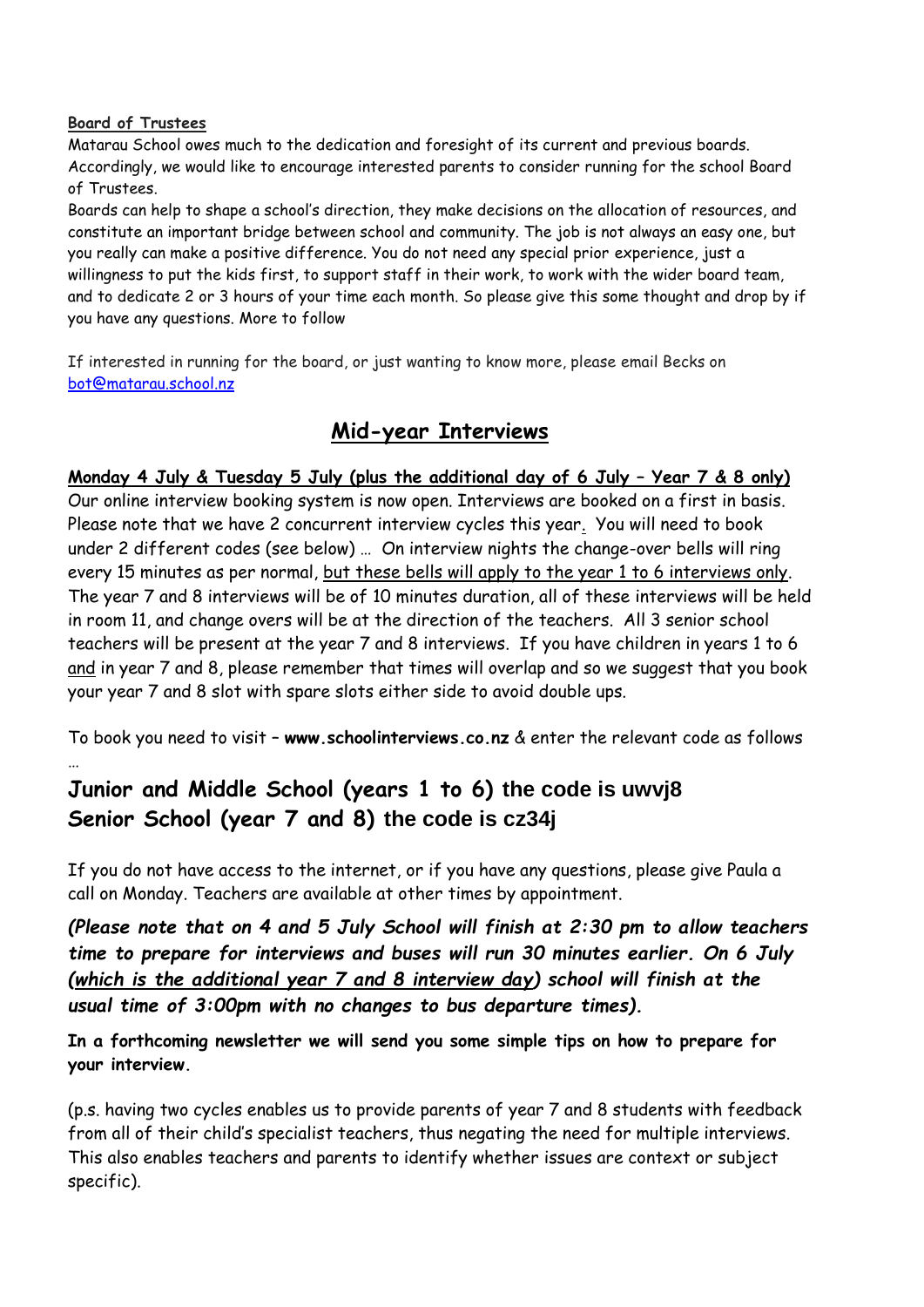#### **Notice of early finish on Monday & Tuesday 4 and 5 July**

Please note that school finishes at 2:30pm on 4 and 5 July (only) to allow teachers time to prepare for interviews. Buses will run approximately 30 minutes earlier on these days – the exception to this is *the Kamo bus will still depart school at 3.50pm*. Parents who pick their children up from school are asked to do so at this earlier time please. We apologise for any inconvenience caused by these changes. (Please note that bus drop off times can vary from the usual on these days due to unpredictable bus loadings).

#### **High School Open Evening**

| <b>WBHS</b>      | Thursday 4 <sup>th</sup> August - from 4.30pm        |
|------------------|------------------------------------------------------|
| Kamo High School | Tuesday 9 <sup>th</sup> August at 5:30 to 7:30pm     |
| <b>WGHS</b>      | Wednesday 10 <sup>th</sup> August at 5.30pm - 7.30pm |

#### **Drop off in the morning**

If you can use the bottom bus bay for drop off please do. If using the upper carpark, please remember that the yellow area is for drop off only. Please move on after drop off as quickly as you **safely** can. Carpark spaces are usually available if you need to connect with someone. Please do not park in the yellow zone.

*We also love it when parents with older children pick their children up at 3:15'ish rather than 3:00.*

#### **Whittaker's**

Please remember: if you need to return unsold chocs please do so ASAP as we still have families selling extras.

If you'd like more chocolates to sell please let Lisa know. Direct credit to the PSG account please (not the school account) Matarau School Parent Support Group. **KTWTRANK** 38-9022-0571286-00 Thanks everyone, we've purchased and hopefully then sold more chocolate than we did last year!

#### **Headlice**

Let's stay on top of this. Please check your children's hair weekly and respond promptly in the event of infestation.

#### **Drop off in the morning**

If you can use the bottom bus bay for drop off please do. If using the upper carpark, please remember that the yellow area is for drop off only. Please move on after drop off as quickly as you **safely** can. Carpark spaces are usually available if you need to connect with someone. Please do not park in the yellow zone. *We also love it when parents with older children pick their children up at 3:15'ish rather than 3:00.*

#### **Whanau Group Facebook Page**

This page is a great place to go to share ideas and ask questions, and so feel free to make a visit any time and to engage with other whanau. Some years back (pre-covid) we had a whanau support groups which met periodically to chat about whatever was relevant at the time, and to support in promoting issues of special interest to Maori whanau. If you would like us to get this group up and going again, and you think you would be able to come along and get involved, please flick us an email [admin@matarau.school.nz](mailto:admin@matarau.school.nz) or drop by the office.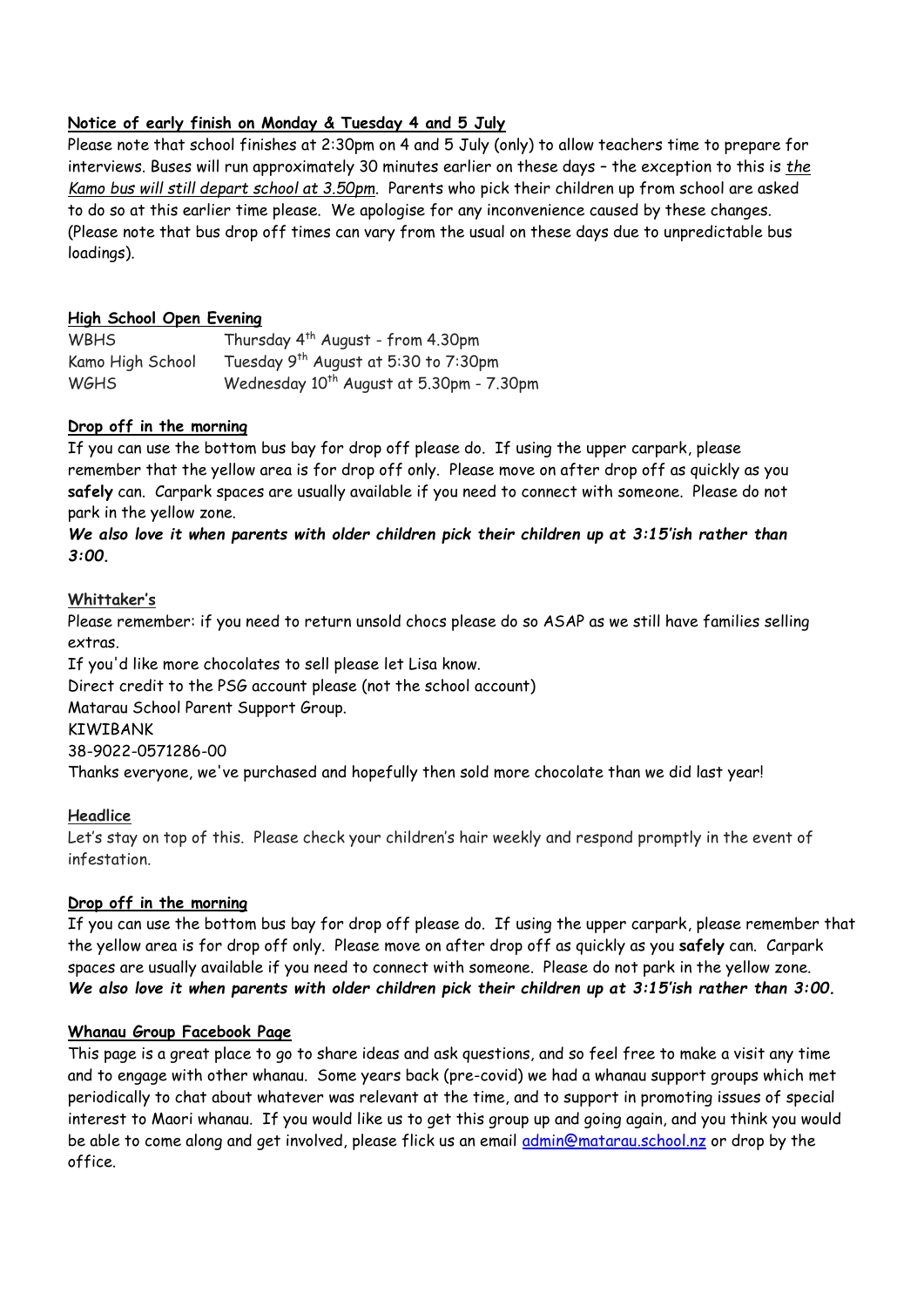#### **Plastics and the Environment**

Congratulations to ALL students who are doing their bit with their Zero Plastic lunchboxes!!! Week 7 class winners:

1st 80% Room 1 2nd 79% Room 4 3rd 78% Room 2

The classroom that improved the most was Room 2! A SUPER effort! *People are noticing there are less plastic wrappers and rubbish around the school. Thank you to everyone who is helping Matarau School and the environment!* Well done and keep up the great work :) From Room 4

#### **Yummy stickers**

Keep collecting Yummy stickers! Please collect the Yummy cut-out labels from bags (each cut-out label is worth 10 stickers) and individual Yummy apple stickers for our share of the \$200,000 free DG Sport sports gear prize pool. Yummy apples are available from New World, PAK'nSAVE and participating Four Square stores (and some Countdowns). The more you collect, the more sports gear we get. Please see

Mrs Easterbrook in room 2 for more sticker/label sheets. **All started or completed sheets must be returned to me before the end of term 3**.

#### **Player of the day**

**Basketball** 

Last weeks Matarau Minis - Bennett & Aiden

This weeks Matarau Minis - whole team. What a fantastic win

Matarau Magics - What a win!

Matarau Mavericks - two games, two epic wins. Thank you to our ring-ins that stepped up and played a game they've never played before, Kieran L and Ben D and our extras LeArli, Tyde, Emma D & Cian.

**Link to order Matarau Hoodies**

<https://uniformhub.co.nz/collections/matarau-school>



For safety reasons, children should not have any medication in their bags.

If your child needs any medication during school time. Please advise the office,

where they will keep safely. Thank you for your understanding

#### **RAT tests**

We have a small supply of RAT tests available at school. Please let us know if you need any tests by emailing Paula at [admin@matarau.school.nz](mailto:admin@matarau.school.nz) or ring to 4335823. If you are covid positive or a close contact and you need these please DO NOT come into school. We can organise to leave these in the school's mailbox for collection.